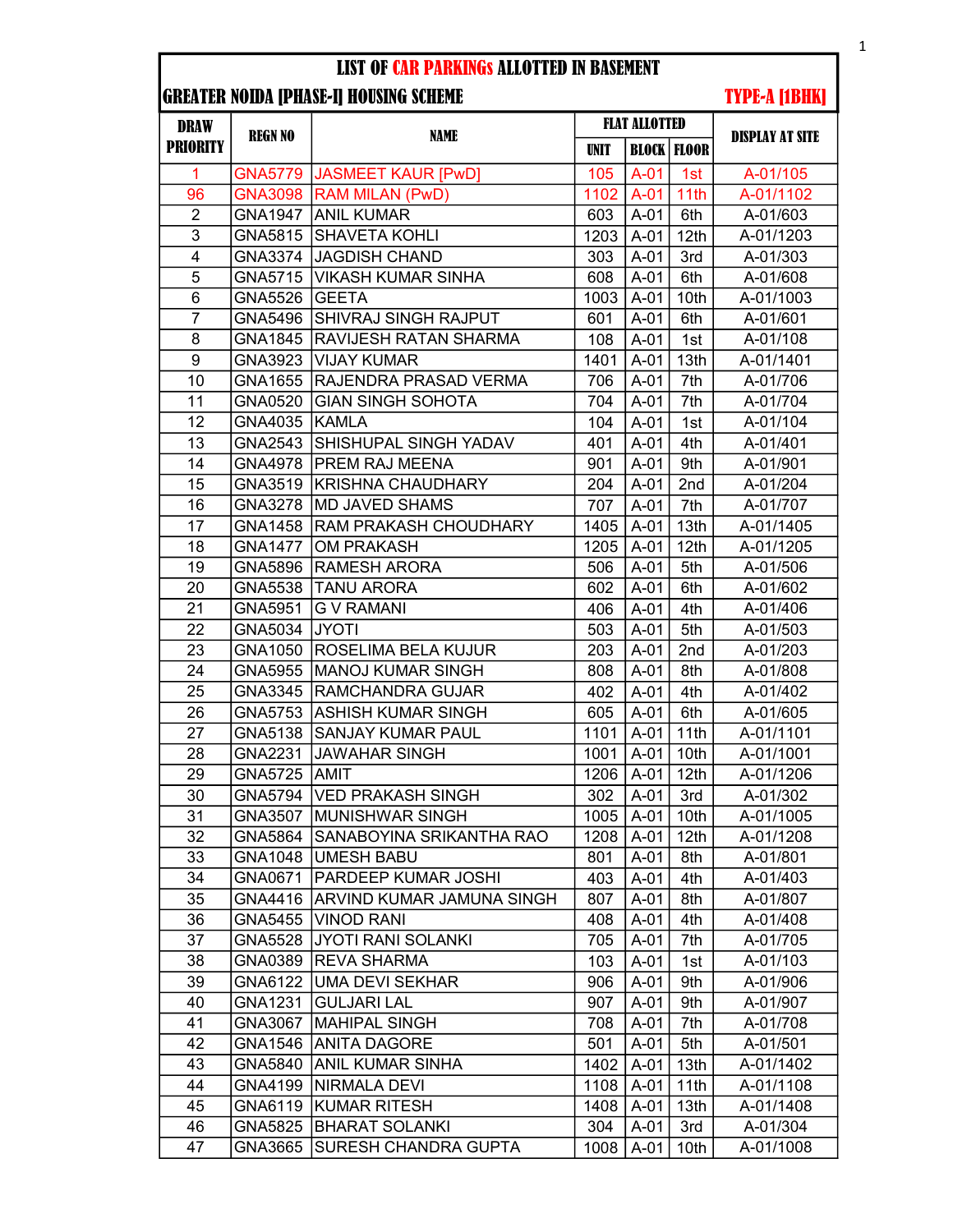#### LIST OF CAR PARKINGs ALLOTTED IN BASEMENT

## GREATER NOIDA [PHASE-I] HOUSING SCHEME

TYPE-A [1BHK]

| <b>DRAW</b><br><b>PRIORITY</b> | <b>REGN NO</b> | <b>NAME</b>                  | <b>FLAT ALLOTTED</b> |             |                      |                        |
|--------------------------------|----------------|------------------------------|----------------------|-------------|----------------------|------------------------|
|                                |                |                              | <b>UNIT</b>          |             | <b>BLOCK   FLOOR</b> | <b>DISPLAY AT SITE</b> |
| 48                             | GNA5717        | <b>RAMESH KUMAR</b>          | 306                  | $A-01$      | 3rd                  | A-01/306               |
| 49                             | GNA5713        | <b>SANDEEP BAWANE</b>        | 803                  | $A-01$      | 8th                  | A-01/803               |
| 50                             | GNA1547        | <b>JYOTIRMOY NANDI</b>       | 102                  | $A-01$      | 1st                  | A-01/102               |
| 51                             | GNA1316        | <b>VIKRANT PRAKASH</b>       | 201                  | $A-01$      | 2nd                  | A-01/201               |
| 52                             | GNA6048        | <b>RUPAM TRIPATHI</b>        | 908                  | $A-01$      | 9th                  | A-01/908               |
| 53                             | GNA6096        | <b>GEETA VERMA</b>           | 1407                 | $A-01$      | 13th                 | A-01/1407              |
| 54                             | <b>GNA5477</b> | IARUN KUMAR SINGH            | 101                  | $A-01$      | 1st                  | A-01/101               |
| 55                             | GNA5178        | <b>NARESH KUMAR</b>          | 1104                 | $A-01$      | 11th                 | A-01/1104              |
| 56                             | GNA1353        | MOTI LAL MATTOO              | 301                  | $A-01$      | 3rd                  | A-01/301               |
| 57                             | GNA5820        | <b>ANUPAM SARASWAT</b>       | 305                  | $A-01$      | 3rd                  | A-01/305               |
| 58                             | GNA1449        | SUSHIL KUMAR                 | 502                  | $A-01$      | 5th                  | A-01/502               |
| 59                             | GNA2833        | VANDNA MANCHANDA             | 805                  | $A-01$      | 8th                  | A-01/805               |
| 60                             | GNA2083        | <b>RAJENDRA PRASAD</b>       | 606                  | $A-01$      | 6th                  | A-01/606               |
| 61                             | <b>GNA5852</b> | <b>SHASHI BHUSHAN</b>        | 1103                 | $A-01$      | 11th                 | A-01/1103              |
| 62                             | GNA5756        | <b>MANOJ KUMAR SINGH</b>     | 202                  | $A-01$      | 2nd                  | A-01/202               |
| 63                             | <b>GNA5752</b> | <b>T D PRASHANTH RAO</b>     | 208                  | $A-01$      | 2nd                  | A-01/208               |
| 64                             | <b>GNA2807</b> | <b>SWATI CHAWLA</b>          | 1006                 | $A-01$      | 10th                 | A-01/1006              |
| 65                             | GNA4428        | lIRSAD ALAM                  | 703                  | $A-01$      | 7th                  | A-01/703               |
| 66                             | GNA3898        | SUDHANSU SEKHAR DAS          | 1004                 | $A-01$      | 10th                 | A-01/1004              |
| 67                             | GNA3730        | KISHORE KUMAR                | 802                  | $A-01$      | 8th                  | A-01/802               |
| 68                             | GNA5764        | <b>DEVESH KHANDELWAL</b>     | 904                  | $A-01$      | 9th                  | A-01/904               |
| 69                             | GNA5580        | MANUBHA BAJAJ                | 106                  | $A-01$      | 1st                  | A-01/106               |
| 70                             | GNA5349        | <b>RAKESH KUMAR</b>          | 307                  | $A-01$      | 3rd                  | A-01/307               |
| 71                             | <b>GNA5527</b> | ANIL KUMAR KUSHWAHA          | 607                  | $A-01$      | 6th                  | A-01/607               |
| 72                             | GNA5792        | RITU SINGH RANA              | 205                  | $A-01$      | 2nd                  | A-01/205               |
| 73                             | GNA5388        | IYENGAR SATHISH SAMPATH      | 1202                 | $A-01$      | 12th                 | A-01/1202              |
| 74                             | <b>GNA5837</b> | RAMESH YADAV                 | 902                  | $A-01$      | 9th                  | A-01/902               |
| 75                             | GNA4086        | PUNIT                        | 1105                 | $A-01$      | 11th                 | A-01/1105              |
| 76                             | GNA1686        | <b>ANIL SINGH</b>            | 604                  | $A-01$      | 6th                  | A-01/604               |
| 77                             | GNA5513        | <b>MURAD ALI</b>             | 903                  | $A-01$      | 9th                  | A-01/903               |
| 78                             | GNA1356        | <b>KUNDAN MEHTO</b>          | 1406                 | $A-01$      | 13th                 | A-01/1406              |
| 79                             |                | GNA4074   VINOD KUMAR        |                      | 1204   A-01 | 12 <sub>th</sub>     | A-01/1204              |
| 80                             | GNA5394        | VAS DEV                      | 107                  | $A-01$      | 1st                  | A-01/107               |
| 81                             | GNA3014        | <b>IRAJEEV RANJAN PRASAD</b> | 1207                 | $A-01$      | 12 <sub>th</sub>     | A-01/1207              |
| 82                             | GNA4893        | <b>ARUN KUJUR</b>            | 405                  | $A-01$      | 4th                  | A-01/405               |
| 83                             | GNA2242        | <b>SUJOY MITRA</b>           | 1007                 | $A-01$      | 10th                 | A-01/1007              |
| 84                             | GNA5711        | <b>SUVIR KAPUR</b>           | 308                  | $A-01$      | 3rd                  | A-01/308               |
| 85                             | GNA3919        | JAIRAM BHOJWANI              | 507                  | $A-01$      | 5th                  | A-01/507               |
| 86                             | GNA0503        | <b>VINAY DEV PURI</b>        | 505                  | $A-01$      | 5th                  | A-01/505               |
| 87                             | GNA3493        | PANKAJ SINGH ADHIKARI        | 504                  | $A-01$      | 5th                  | A-01/504               |
| 88                             | <b>GNA5522</b> | Y S RAWAT                    | 806                  | $A-01$      | 8th                  | A-01/806               |
| 89                             | GNA5291        | PUNEET KUMAR TRIPATHI        | 701                  | $A-01$      | 7th                  | A-01/701               |
| 90                             | GNA5384        | PRAKASH CHANDRA SAXENA       | 404                  | $A-01$      | 4th                  | A-01/404               |
| 91                             | GNA5812        | <b>MANOJ</b>                 | 508                  | $A-01$      | 5th                  | A-01/508               |
| 92                             | GNA5323        | <b>ASHOK KUMAR</b>           | 702                  | $A-01$      | 7th                  | A-01/702               |
| 93                             | <b>GNA1774</b> | <b>NARENDRA KUMAR</b>        | 1404                 | $A-01$      | 13th                 | A-01/1404              |
| 94                             | GNA1438        | VIKAS KUMAR SHARMA           | 905                  | $A-01$      | 9th                  | A-01/905               |